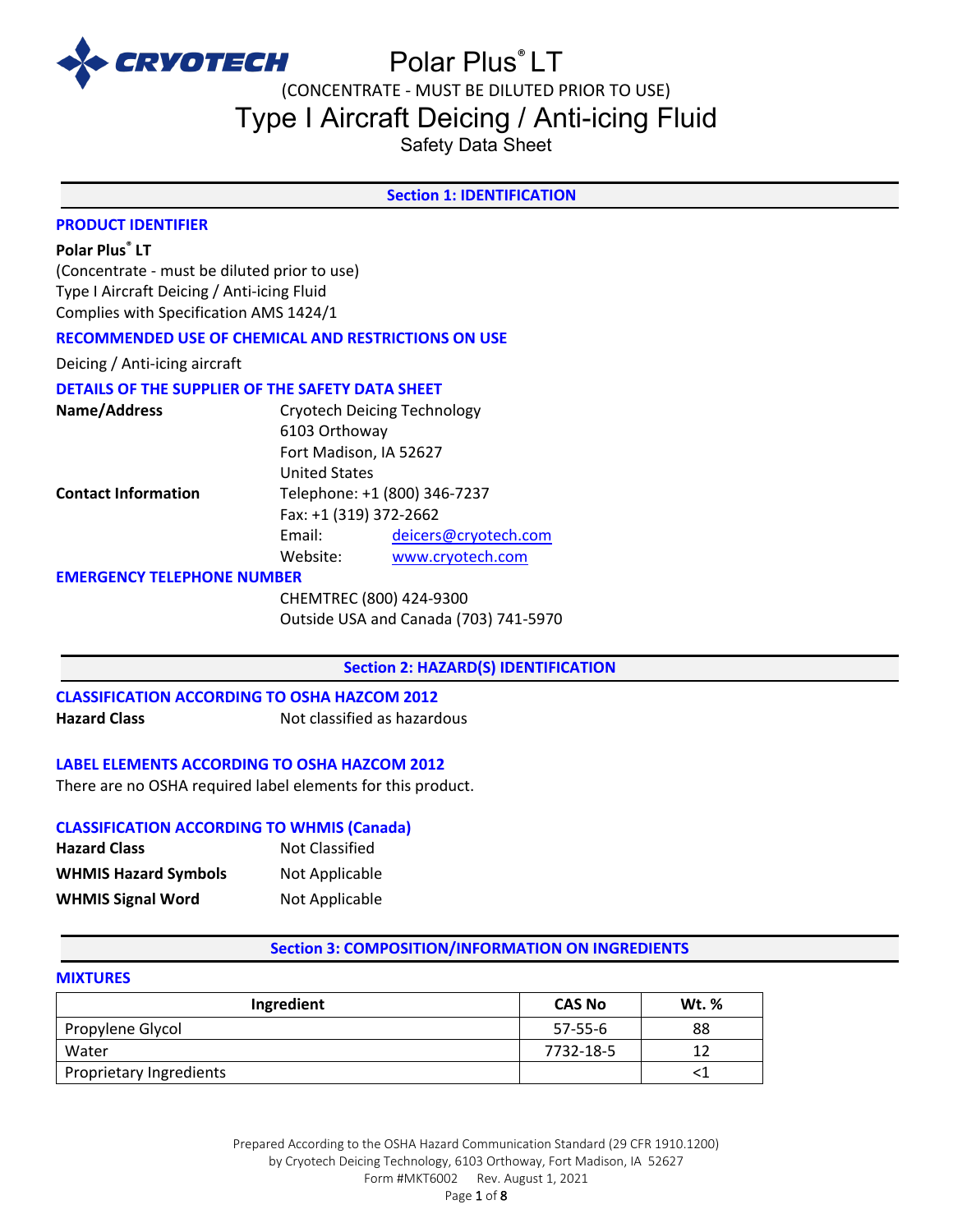

(CONCENTRATE - MUST BE DILUTED PRIOR TO USE)

Type I Aircraft Deicing / Anti-icing Fluid

Safety Data Sheet

# **Section 4: FIRST- AID MEASURES**

#### **DESCRIPTION OF FIRST-AID MEASURE**

| Eye               | In case of contact, immediately flush eyes with plenty of water for at least 15 minutes,<br>while holding eyelids open. If easy to do, remove contact lenses, if worn. No additional<br>first aid should be necessary, however, if irritation persists, get medical attention. |
|-------------------|--------------------------------------------------------------------------------------------------------------------------------------------------------------------------------------------------------------------------------------------------------------------------------|
| <b>Skin</b>       | As a precaution, wash skin thoroughly with soap and water. Remove and wash<br>contaminated clothing.                                                                                                                                                                           |
| <b>Inhalation</b> | Not expected to be an inhalation hazard. If inhaled, remove to fresh air. Get medical<br>advice / attention if feeling unwell.                                                                                                                                                 |
| Ingestion         | If swallowed, give milk or water to drink. Do NOT induce vomiting unless directed to do<br>so by medical personnel. Never give anything by mouth to an unconscious person.                                                                                                     |

#### **MOST IMPORTANT SYMPTOMS / EFFECTS**

| Eye               | May be slightly irritating to the eyes. Symptoms may include discomfort or pain, excess<br>blinking, and tear production, with possible redness and swelling. |
|-------------------|---------------------------------------------------------------------------------------------------------------------------------------------------------------|
| <b>Skin</b>       | May be slightly irritating to the skin. Symptoms may include redness, drying, and<br>cracking of the skin.                                                    |
| <b>Inhalation</b> | Not expected to be an inhalation hazard under normal conditions of use.                                                                                       |
| Ingestion         | Not expected to be an ingestion hazard under normal conditions of use. High doses may<br>cause central nervous system depression.                             |

#### **INDICATION OF IMMEDIATE MEDICAL ATTENTION AND SPECIAL TREATMENT**

| <b>Note to Physicians</b>  | Treat symptomatically.                                                                                                |
|----------------------------|-----------------------------------------------------------------------------------------------------------------------|
| <b>Specific Treatments</b> | In case of accident or if you feel unwell, seek medical advice immediately (show the<br>label or SDS where possible). |

# **Section 5: FIRE-FIGHTING MEASURES**

| <b>FLAMMABILITY</b>                                                     |                                                                    |  |
|-------------------------------------------------------------------------|--------------------------------------------------------------------|--|
| <b>Flammability</b>                                                     | Non-flammable by OSHA/WHMIS criteria                               |  |
| <b>EXTINGUISHING MEDIA</b>                                              |                                                                    |  |
| <b>Suitable Extinguishing Media</b>                                     | Water spray, alcohol-resistant foam, carbon dioxide, dry chemical. |  |
| <b>Unsuitable Extinguishing Media</b><br>Do not use solid water stream. |                                                                    |  |
| <b>SPECIAL HAZARDS</b>                                                  |                                                                    |  |
| <b>Products of Combustion</b>                                           | May include and are not limited to: oxides of carbon.              |  |
| <b>Explosion Data</b>                                                   | Data not available. Not considered to be an explosion hazard.      |  |
| <b>Unusual Fire Hazards</b>                                             | Heat from fire can generate flammable vapor.                       |  |
|                                                                         |                                                                    |  |

#### **SPECIAL PROTECTIVE EQUIPMENT AND PRECAUTIONS FOR FIREFIGHTERS**

Keep upwind of fire. Wear full fire-fighting turn-out gear (full Bunker gear) and respiratory protection (SCBA)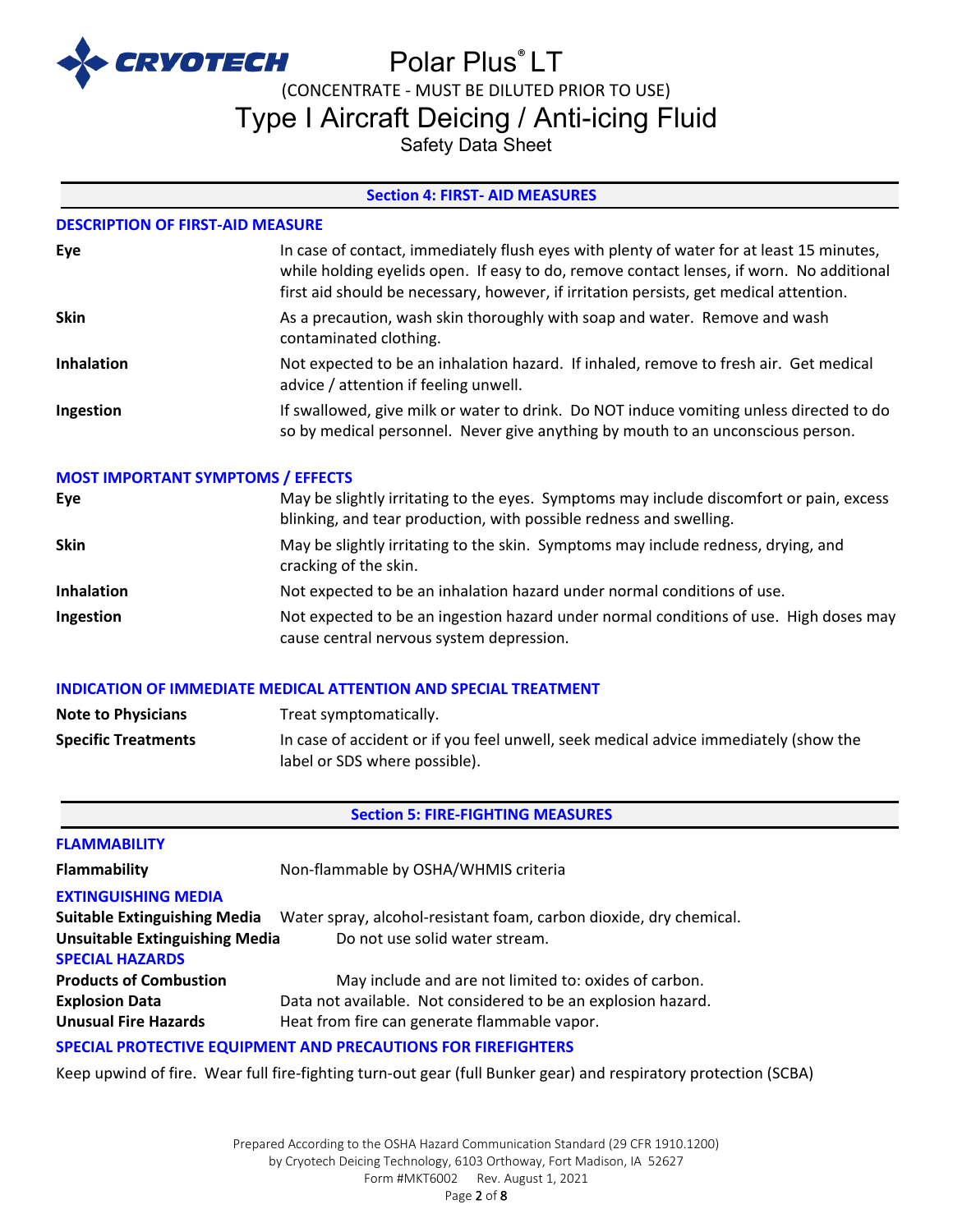

(CONCENTRATE - MUST BE DILUTED PRIOR TO USE)

Type I Aircraft Deicing / Anti-icing Fluid

Safety Data Sheet

# **Section 6: ACCIDENTAL RELEASE MEASURES**

# **PERSONAL PRECAUTIONS, PROTECTIVE EQUIPMENT, AND EMERGENCY PROCEDURES**

Use personal protection recommended in Section 8. Isolate the hazard area and deny entry to unnecessary and unprotected personnel.

### **METHODS AND MATERIALS FOR CONTAINMENT AND CLEANUP**

| <b>Methods for Containment</b> | Contain and/or absorb spill with inert material (e.g. sand, vermiculite), then place in a |
|--------------------------------|-------------------------------------------------------------------------------------------|
|                                | suitable container. Use appropriate Personal Protective Equipment (PPE).                  |
| <b>Methods for cleanup</b>     | Scoop up material and place in a disposal container.                                      |

### **Section 7: HANDLING AND STORAGE**

# **PRECAUTIONS FOR SAFE HANDLING**

| <b>Handling</b><br><b>General Hygiene Advice</b>              | Avoid contact with skin and eyes. Avoid breathing mists and vapors when spraying.<br>Launder contaminated clothing before reuse. Wash hands before eating, drinking, or<br>smoking.   |  |  |
|---------------------------------------------------------------|---------------------------------------------------------------------------------------------------------------------------------------------------------------------------------------|--|--|
| PRECAUTIONS FOR SAFE STORAGE, INCLUDING ANY INCOMPATIBILITIES |                                                                                                                                                                                       |  |  |
| <b>Storage</b>                                                | Store in tightly sealed original UV resistant containers, away from direct heat and strong<br>oxidizing agents. Product should not be stored in clear or semi-transparent containers. |  |  |
| <b>Temperature Storage Limits</b>                             | Minimum -45 $^{\circ}$ C (-50 $^{\circ}$ F)                                                                                                                                           |  |  |
|                                                               | Maximum 60°C (140°F)                                                                                                                                                                  |  |  |

# **Section 8: EXPOSURE CONTROLS/PERSONAL PROTECTION**

#### **EXPOSURE LIMITS**

| Ingredient  | <b>OSHA PEL</b> | <b>ACGIH-TLV</b> |
|-------------|-----------------|------------------|
| None Listed | $--- -$         | $---$            |

### **EXPOSURE CONTROLS**

**Engineering Controls** No special ventilation is necessary.

# **INDIVIDUAL PROTECTIVE MEASURES/PERSONAL PROTECTIVE EQUIPMENT**

| <b>Personal Protective Equipment</b>      |                                                                                                                                                           |
|-------------------------------------------|-----------------------------------------------------------------------------------------------------------------------------------------------------------|
| <b>Eye/Face Protection</b>                | Safety glasses or goggles are recommended if splashing / spraying is possible.                                                                            |
| <b>Skin Protection/Hand Protection</b>    | No special skin protection is usually necessary. Chemical resistant gloves should<br>be worn if prolonged exposure is possible to prevent drying of skin. |
| <b>Respiratory Protection</b>             | No special respiratory protection is usually necessary. Breathing of mist/aerosol                                                                         |
|                                           | should be avoided. If operating conditions create high airborne concentrations                                                                            |
|                                           | of this material, the use of an approved respirator is recommended                                                                                        |
| <b>General Health and Safety Measures</b> | Do not eat, smoke or drink where material is handled, processed, or stored.                                                                               |
|                                           | Wash hands carefully before eating or smoking. Ensure that eyewash stations                                                                               |
|                                           | and safety showers are close to the workstation location.                                                                                                 |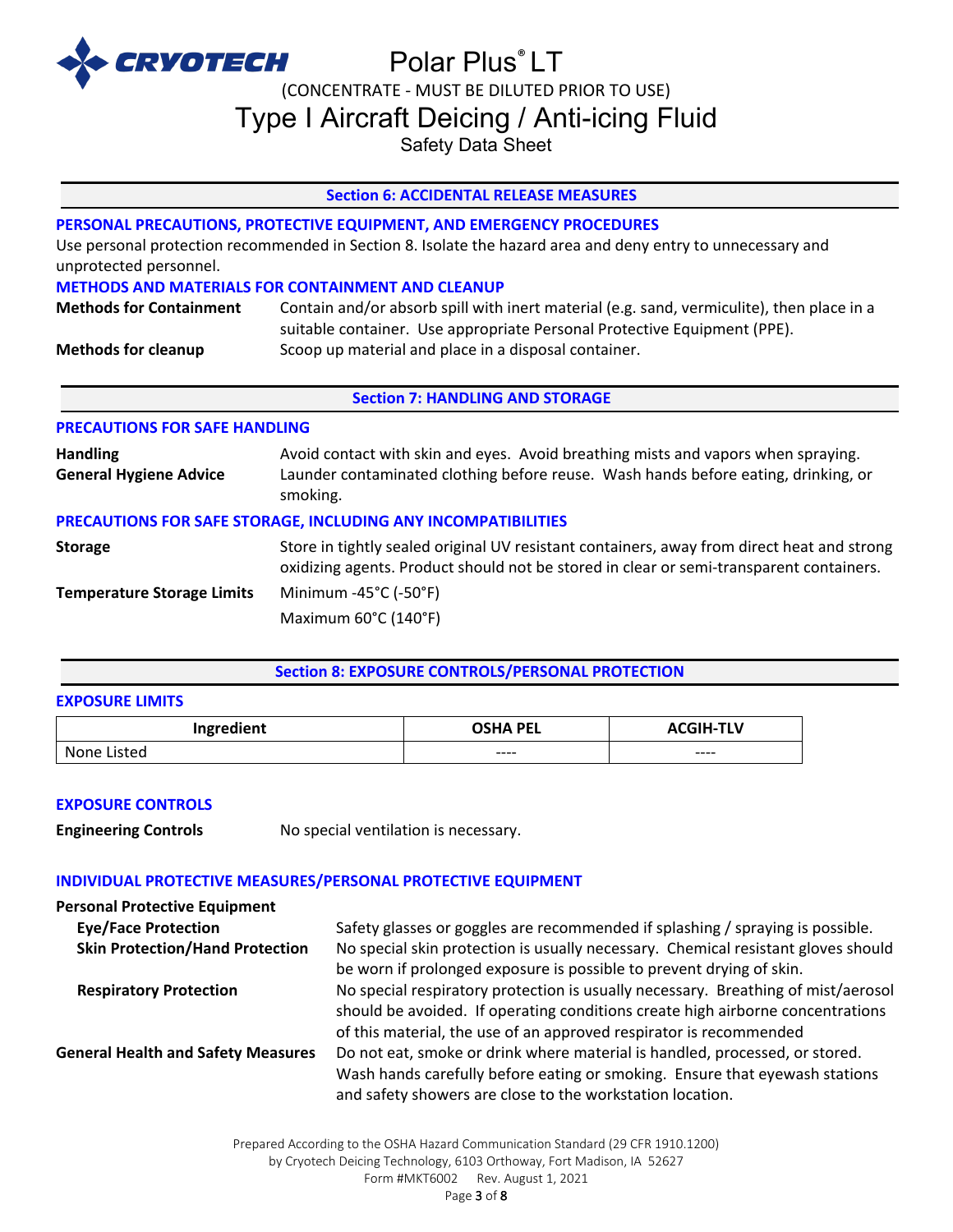

(CONCENTRATE - MUST BE DILUTED PRIOR TO USE)

Type I Aircraft Deicing / Anti-icing Fluid

Safety Data Sheet

### **Section 9: PHYSICAL AND CHEMICAL PROPERTIES**

### **INFORMATION ON BASIC PHYSICAL AND CHEMICAL PROPERTIES**

| Appearance                                     | Clear, orange liquid |
|------------------------------------------------|----------------------|
| Odor                                           | None                 |
| <b>Odor Threshold</b>                          | Not available        |
| pH (20°C)                                      | $8.2 - 9.2$          |
| <b>Melting Point / Freezing Point</b>          | <-60°C (<-76°F)      |
| <b>Initial Boiling Point and Boiling Range</b> | ~125°C (257°F)       |
| <b>Flash Point</b>                             | >100°C (212°F)       |
| <b>Evaporation Rate</b>                        | Not available        |
| <b>Flammability</b>                            | Not available        |
| Lower Flammability/Explosive Limit             | Not available        |
| <b>Upper Flammability / Explosive Limit</b>    | Not available        |
| Vapor Pressure (20°C)                          | $^{\sim}$ 10mm Hg    |
| <b>Vapor Density</b>                           | No Data Available    |
| Relative Density/Specific Gravity (20°C)       | 1.043                |
| <b>Solubility</b>                              | Miscible in water    |
| Partition coefficient: n-octanol/water         | Not available        |
| <b>Auto-ignition Temperature</b>               | >400°C (750°F)       |
| <b>Decomposition Temperature</b>               | Not available        |
| Viscosity (20°C)                               | 34 cP                |
| <b>Oxidizing Properties</b>                    | Not available        |
| <b>Explosive Properties</b>                    | Not available        |

#### **Section 10: STABILITY AND REACTIVITY**

#### **REACTIVITY**

No dangerous reactions known under conditions of normal use.

#### **CHEMICAL STABILITY**

Stable under normal storage conditions.

#### **POSSIBILITY OF HAZARDOUS REACTIONS**

No dangerous reaction known under conditions of normal use.

# **CONDITIONS TO AVOID**

High temperatures, contact with incompatible materials.

#### **INCOMPATIBLE MATERIALS**

Strong Oxidizers. Strong acids.

#### **HAZARDOUS DECOMPOSITION PRODUCTS**

May include, and are not limited to: oxides of carbon.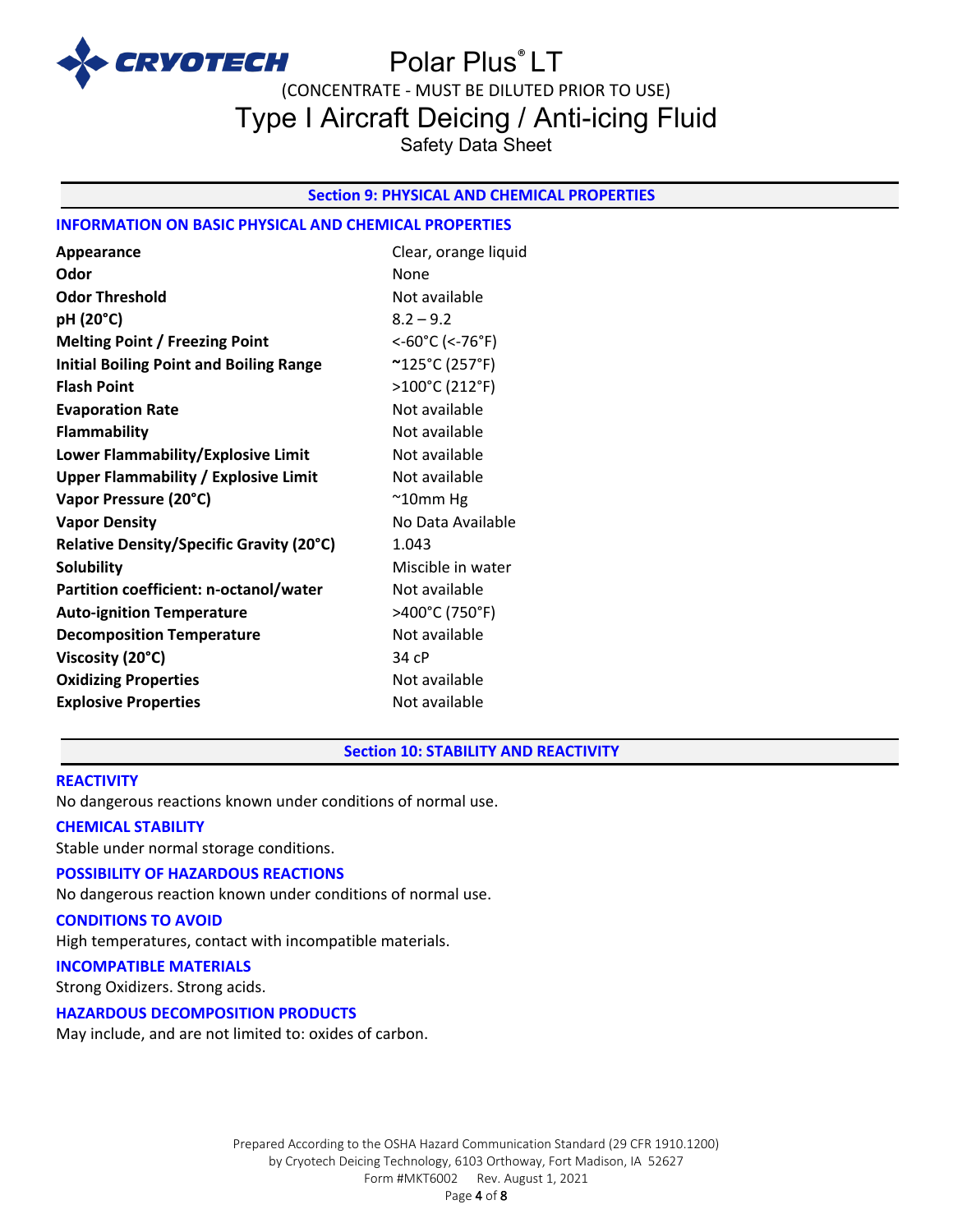

# Polar Plus<sup>®</sup> LT

(CONCENTRATE - MUST BE DILUTED PRIOR TO USE)

Type I Aircraft Deicing / Anti-icing Fluid

Safety Data Sheet

#### **Section 11: TOXICOLOGICAL INFORMATION**

| <b>INFORMATION ON TOXICOLOGICAL EFFECTS</b>                                                                                                                                                                                                                                                                                                                                                 |                                                            |                                                                                                                                                                                                                                                                                                                                                                                                                                                                                                                                                                                                                                                                                                                                                                                                                                                                                                     |  |  |
|---------------------------------------------------------------------------------------------------------------------------------------------------------------------------------------------------------------------------------------------------------------------------------------------------------------------------------------------------------------------------------------------|------------------------------------------------------------|-----------------------------------------------------------------------------------------------------------------------------------------------------------------------------------------------------------------------------------------------------------------------------------------------------------------------------------------------------------------------------------------------------------------------------------------------------------------------------------------------------------------------------------------------------------------------------------------------------------------------------------------------------------------------------------------------------------------------------------------------------------------------------------------------------------------------------------------------------------------------------------------------------|--|--|
| <b>Likely Routes of Exposure</b><br>Skin contact, eye contact, inhalation, and ingestion.                                                                                                                                                                                                                                                                                                   |                                                            |                                                                                                                                                                                                                                                                                                                                                                                                                                                                                                                                                                                                                                                                                                                                                                                                                                                                                                     |  |  |
| Symptoms related to physical/chemical/toxicological characteristics<br>May cause eye irritation. Symptoms may include discomfort or pain, excess<br>Eye                                                                                                                                                                                                                                     |                                                            |                                                                                                                                                                                                                                                                                                                                                                                                                                                                                                                                                                                                                                                                                                                                                                                                                                                                                                     |  |  |
|                                                                                                                                                                                                                                                                                                                                                                                             |                                                            | blinking, and tear production, with possible redness and swelling.                                                                                                                                                                                                                                                                                                                                                                                                                                                                                                                                                                                                                                                                                                                                                                                                                                  |  |  |
| <b>Skin</b>                                                                                                                                                                                                                                                                                                                                                                                 |                                                            | May cause skin irritation. Symptoms of prolonged contact may include redness,<br>drying and cracking of the skin.                                                                                                                                                                                                                                                                                                                                                                                                                                                                                                                                                                                                                                                                                                                                                                                   |  |  |
| Ingestion                                                                                                                                                                                                                                                                                                                                                                                   |                                                            | Not expected to be an ingestion hazard. Ingestion of large doses may cause<br>central nervous system depression.                                                                                                                                                                                                                                                                                                                                                                                                                                                                                                                                                                                                                                                                                                                                                                                    |  |  |
| <b>Inhalation</b><br><b>Acute Toxicity</b>                                                                                                                                                                                                                                                                                                                                                  |                                                            | Not expected to be an inhalation hazard under normal conditions of use.<br>LD50 rat-oral: >22 g/kg                                                                                                                                                                                                                                                                                                                                                                                                                                                                                                                                                                                                                                                                                                                                                                                                  |  |  |
|                                                                                                                                                                                                                                                                                                                                                                                             |                                                            | DELAYED, IMMEDIATE EFFECTS AND CHRONIC EFFECTS OF SHORT- AND LONG-TERM EXPOSURE                                                                                                                                                                                                                                                                                                                                                                                                                                                                                                                                                                                                                                                                                                                                                                                                                     |  |  |
| <b>Skin Corrosion / Irritation</b><br><b>Serious Eye Damage/Irritation</b><br><b>Respiratory Sensitization</b><br><b>Skin Sensitization</b><br><b>STOT-Single Exposure</b><br><b>STOT-Repeated Exposure</b><br><b>Germ Cell Mutagenicity</b><br>Carcinogenicity<br><b>Reproductive Toxicity</b><br><b>STOT-Single Exposure</b><br><b>STOT-Repeated Exposure</b><br><b>Aspiration Hazard</b> |                                                            | Based on available data, the classification criteria are not met.<br>Based on available data, the classification criteria are not met.<br>Based on available data, the classification criteria are not met.<br>Based on available data, the classification criteria are not met.<br>Based on available data, the classification criteria are not met.<br>Based on available data, the classification criteria are not met.<br>Based on available data, the classification criteria are not met.<br>This product does not contain any ingredients that are considered to be<br>carcinogens by IARC, NTP or OSHA.<br>Based on available data, the classification criteria are not met.<br>Based on available data, the classification criteria are not met.<br>Based on available data, the classification criteria are not met.<br>Based on available data, the classification criteria are not met. |  |  |
|                                                                                                                                                                                                                                                                                                                                                                                             |                                                            | <b>Section 12: ECOLOGICAL INFORMATION</b>                                                                                                                                                                                                                                                                                                                                                                                                                                                                                                                                                                                                                                                                                                                                                                                                                                                           |  |  |
| <b>ECOTOXICITY (AQUATIC AND TERRESTRIAL)</b>                                                                                                                                                                                                                                                                                                                                                |                                                            |                                                                                                                                                                                                                                                                                                                                                                                                                                                                                                                                                                                                                                                                                                                                                                                                                                                                                                     |  |  |
| <b>Acute/Chronic Toxicity</b><br><b>LC50</b><br><b>LC50</b><br><b>LC50</b>                                                                                                                                                                                                                                                                                                                  | Pimephales promelas<br>Daphnia magna<br>Ceriodaphnia dubia | Not expected to cause long-term adverse effects in the aquatic environment.<br>45,400 mg/L<br>28,000 mg/L<br>21,800 mg/L                                                                                                                                                                                                                                                                                                                                                                                                                                                                                                                                                                                                                                                                                                                                                                            |  |  |
| <b>PERSISTENCE AND DEGRADABILITY</b>                                                                                                                                                                                                                                                                                                                                                        |                                                            |                                                                                                                                                                                                                                                                                                                                                                                                                                                                                                                                                                                                                                                                                                                                                                                                                                                                                                     |  |  |
| Readily biodegradable.<br><b>BIOACCUMULATIVE POTENTIAL</b><br>Bioaccumulation is not expected.<br><b>MOBILITY IN SOIL</b><br>Not available.<br><b>OTHER ADVERSE EFFECTS</b><br>Not available.                                                                                                                                                                                               | COD<br>BOD <sub>5</sub> (20°C)<br>5 day BOD/COD:           | 1.61 g $O_2/g$ deicer<br>0.57 g $O2/g$ deicer<br>0.35                                                                                                                                                                                                                                                                                                                                                                                                                                                                                                                                                                                                                                                                                                                                                                                                                                               |  |  |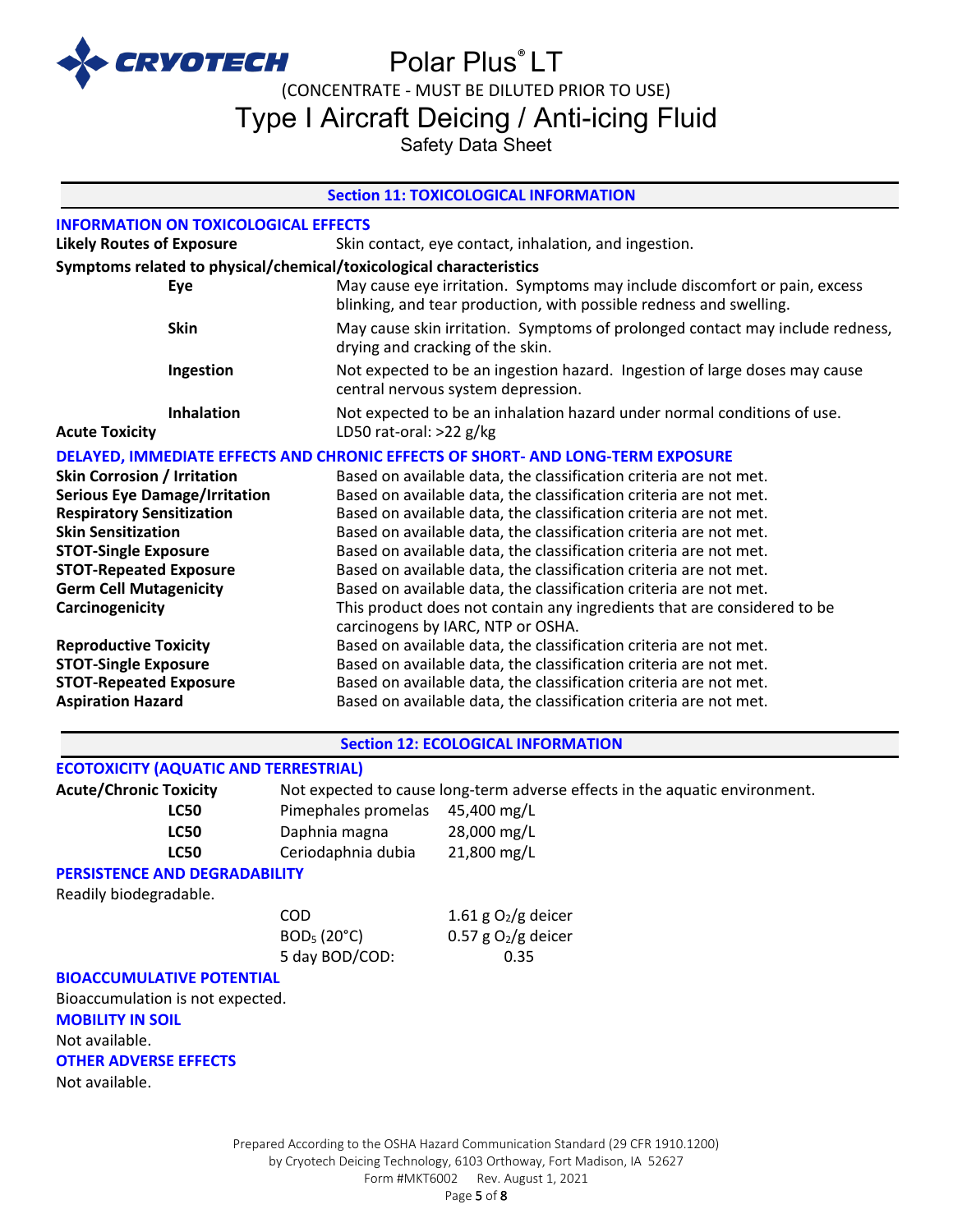

(CONCENTRATE - MUST BE DILUTED PRIOR TO USE)

Type I Aircraft Deicing / Anti-icing Fluid

Safety Data Sheet

# **Section 13: DISPOSAL CONSIDERATIONS**

# **WASTE TREATMENT AND METHODS OF DISPOSAL**

Based on available information this product is neither listed as a hazardous waste nor does it exhibit any characteristics that would cause it to be classified as a RCRA hazardous waste. If product should spill or be otherwise unsuitable for normal deicing applications, it may be absorbed onto suitable materials and disposed of in a sanitary landfill unless local, state or provincial regulations prohibit such disposal.

**Section 14: TRANSPORT INFORMATION**

#### **TRANSPORT INFORMATION**

Not regulated as dangerous goods per US DOT or IATA.

**Section 15: REGULATORY INFORMATION**

#### **INVENTORY LISTS**

All of the components in this product are on the following inventory lists: USA (TSCA), Canada (DSL/NDSL), Europe (EINECS)

### **TSCA SECTION 12(b)**

None of the chemicals in this product are listed under TSCA Section 12 (b)

### **CERCLA HAZARDOUS SUBSTANCES**

There is no CERCLA Reportable Quantity for this material

#### **SARA 311/312 CATEGORIES**

| <b>Physical hazards</b>                       |           | <b>Health hazards</b>                                           |    |
|-----------------------------------------------|-----------|-----------------------------------------------------------------|----|
| Explosive                                     | No        | Acute toxicity (any route of exposure)                          | No |
| Flammable (gases, aerosols, liquids or solids | No.       | Skin corrosion or irritation                                    | No |
| Oxidizer (liquid, solid or gas)               | No.       | Serious eye damage or eye irritation                            | No |
| Self-reactive                                 | No        | Respiratory or skin sensitization                               | No |
| Pyrophoric (liquid or solid)                  | No.       | Germ cell mutagenicity                                          | No |
| <b>Pyrophoric Gas</b>                         | No.       | Carcinogenicity                                                 | No |
| Self-heating                                  | No.       | Reproductive toxicity                                           | No |
| Corrosive to metal                            | <b>No</b> | Specific target organ toxicity (single or<br>repeated exposure) | No |
| Gas under pressure (compressed gas)           | No        | Aspiration hazard                                               | No |
| In contact with water emits flammable gas     | No.       | Simple Asphyxiant                                               | No |
| Combustible Dust                              | No.       | Hazard Not Otherwise Classified (HNOC)                          | No |
| Hazard Not Otherwise Classified (HNOC)        | No        |                                                                 |    |

| <b>Health hazards</b>                                           |    |
|-----------------------------------------------------------------|----|
| Acute toxicity (any route of exposure)                          | No |
| Skin corrosion or irritation                                    | No |
| Serious eye damage or eye irritation                            | No |
| Respiratory or skin sensitization                               | No |
| Germ cell mutagenicity                                          | No |
| Carcinogenicity                                                 | No |
| Reproductive toxicity                                           | No |
| Specific target organ toxicity (single or<br>repeated exposure) |    |
| Aspiration hazard                                               | No |
| Simple Asphyxiant                                               | No |
| Hazard Not Otherwise Classified (HNOC)                          | No |

#### **SARA 313**

None of the components in this product are subject to reporting under SARA Section 313.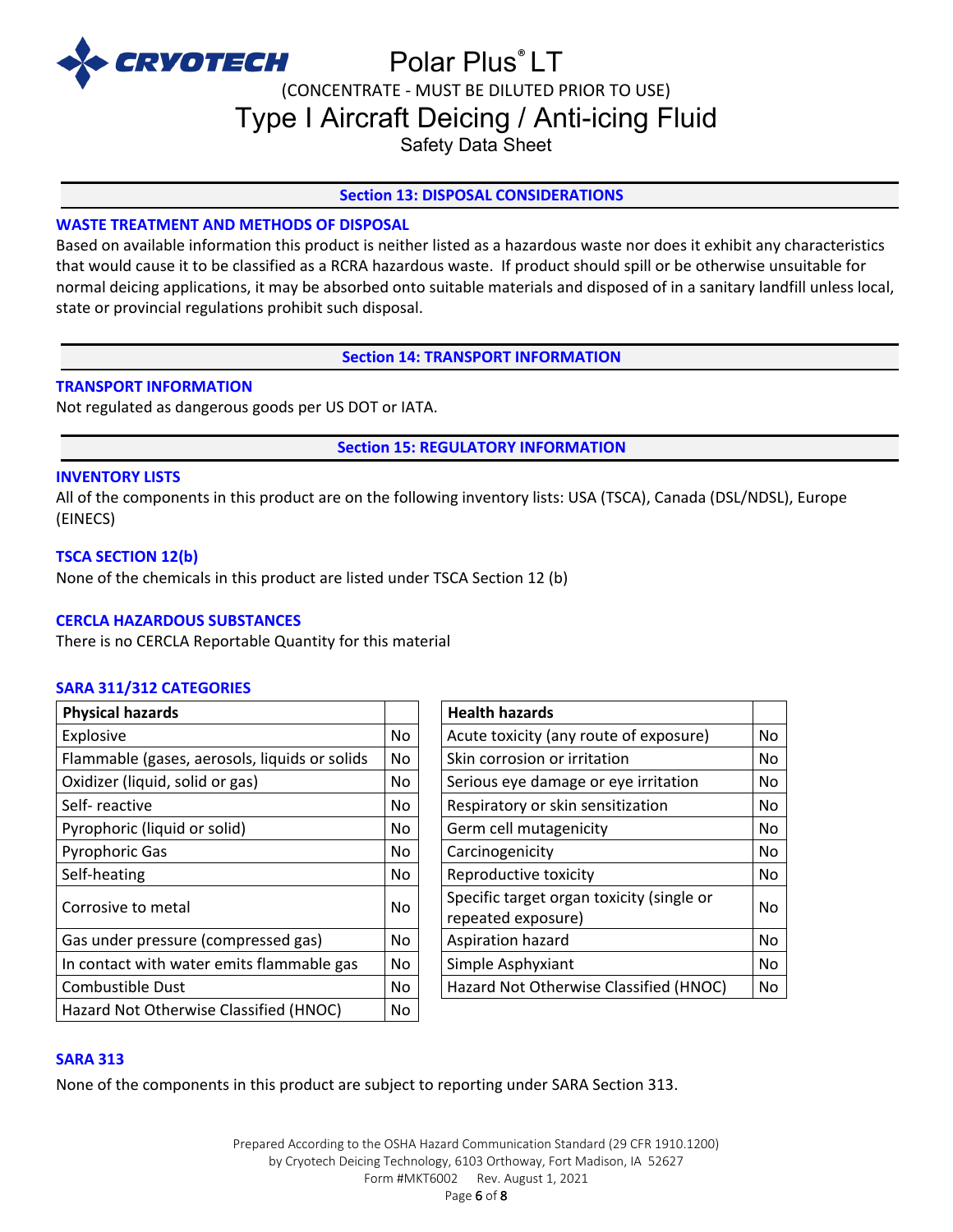

# Polar Plus® LT (CONCENTRATE - MUST BE DILUTED PRIOR TO USE) Type I Aircraft Deicing / Anti-icing Fluid Safety Data Sheet

#### **CLEAN WATER ACT**

None of the chemicals in this product are listed as Priority Pollutants under the CWA. None of the chemicals in this product are listed as Toxic Pollutants under the CWA.

#### **STATE RIGHT-TO-KNOW**

This product does not contain components at levels which are required to be reported under the statutes of the following states: MA

This product contains the following chemicals regulated by New Jersey's Worker and Community Right to Know Act:

| Component        | <b>CAS Number</b> | Amount |
|------------------|-------------------|--------|
| Propylene Glycol | $57 - 55 - 6$     | 88%    |

This product contains the following chemicals regulated by Pennsylvania Right to Know Act:

| Component        | <b>CAS Number</b> | Amount |
|------------------|-------------------|--------|
| Propylene Glycol | 57-55-6           | 88%    |

This product may contain the following materials known to the State of California (Proposition 65) to cause cancer, birth defects, or other reproductive harm:

| Component       | <b>CAS Number</b> | Amount        |
|-----------------|-------------------|---------------|
| Ethylene Oxide  | 75-21-8           | $< 0.001$ ppm |
| Propylene Oxide | 75-56-9           | $< 0.001$ ppm |
| l 1.4 Dioxane   | 123-91-1          | $< 0.001$ ppm |

| <b>NFPA - National Fire Protection Association</b>                                                      |   |  |
|---------------------------------------------------------------------------------------------------------|---|--|
| Health:                                                                                                 | 0 |  |
| Fire:                                                                                                   | 1 |  |
| Reactivity:                                                                                             | 0 |  |
| Hazard Rating:<br>$0 =$ minimal, 1 = slight, 2 = moderate, 3 = severe, 4 = extreme                      |   |  |
|                                                                                                         |   |  |
| HMIS - Hazardous Materials Identification System                                                        |   |  |
| Health:                                                                                                 | 0 |  |
| Fire:                                                                                                   | 1 |  |
| Physical Hazard:                                                                                        | 0 |  |
| 0 = minimal, 1 = slight, 2 = moderate, 3 = severe, 4 = extreme $(* =$ chronic hazard)<br>Hazard Rating: |   |  |

Prepared According to the OSHA Hazard Communication Standard (29 CFR 1910.1200) by Cryotech Deicing Technology, 6103 Orthoway, Fort Madison, IA 52627 Form #MKT6002 Rev. August 1, 2021 Page 7 of 8